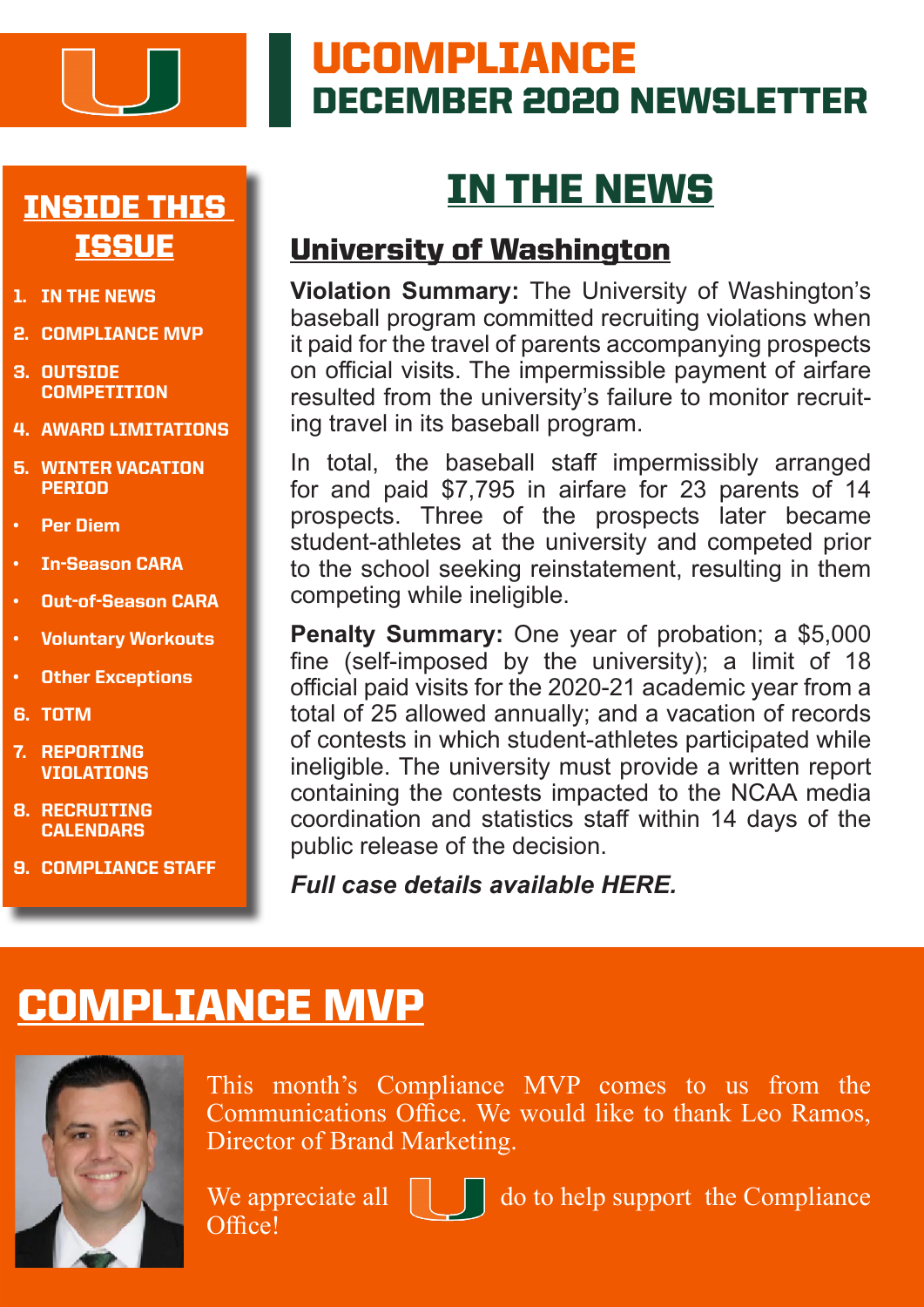# OUTSIDE COMPETITION

- A student-athlete may compete outside their team's declared playing and practice season as a member of an outside team in any non-collegiate, amateur competition during official vacation periods.
- Participation in outside competition must be approved by the Compliance Office prior to the event taking place.
- Please remind your student-athletes that in order for Compliance to approve their participation in outside competition, the student-athlete must complete an outside competition form
- \**Complete Form = All fields filled out and signed by coach and student-athlete.*

#### **The Outside Competition Form is available [HERE](https://storage.googleapis.com/hurricanesports-com/2020/04/7369dc92-outside_comp_form.pdf) and on Teamworks.**

# PARTICIPATION AWARDS

- Student-athletes that receive participation awards (letter awards, senior awards, ACC, or NCAA awards) may not sell or exchange their awards for anything of value.
- A student-athlete may not receive awards for their team's participation in and post-season events (ACC/NCAA Tournament) unless the student-athlete is eligible for post-season competition. For example, a student-athlete sitting a year in residence would not be eligible for post-season participation awards.
- Awards provided to student-athletes may not include cash, gift certificates, gift cards that are redeemable for cash, a cash-equivalent reward, and/or a country club/sports club membership.
- Awards cannot be distributed until the conclusion of each sport's championship segment.
- **• All awards must be submitted to Compliance for approval PRIOR to orders being placed using the Participation Awards Form.**

| <b>TYPE OF AWARD</b>                                  | <b>MAX VALUE</b>                              | # TIMES MAY BE<br><b>RECEIVED</b> |                                |
|-------------------------------------------------------|-----------------------------------------------|-----------------------------------|--------------------------------|
| <b>Annual Participation</b><br>(underclassmen)        | \$225                                         | Max limit per academic<br>year    | <b>UM</b>                      |
| <b>Annual Participation</b><br>(graduating senior/EE) | \$425                                         | Max limit per academic<br>year    | <b>UM</b>                      |
| <b>Participation in ACCs</b>                          | \$375                                         | Once per event<br>(per year)      | $UM + ACC$<br>(combined value) |
| <b>Participation in NCAAs</b>                         | <b>UM</b><br>\$375<br><b>NCAA</b><br>No Limit | Once per event<br>(per year)      | <b>UM</b><br><b>NCAA</b>       |
| <b>Participation in Bowl</b>                          | <b>UM</b><br>\$400<br>\$550<br><b>Bowl</b>    | Once per event<br>(per year)      | UM<br><b>Bowl Management</b>   |

### AWARD MAXIMUMS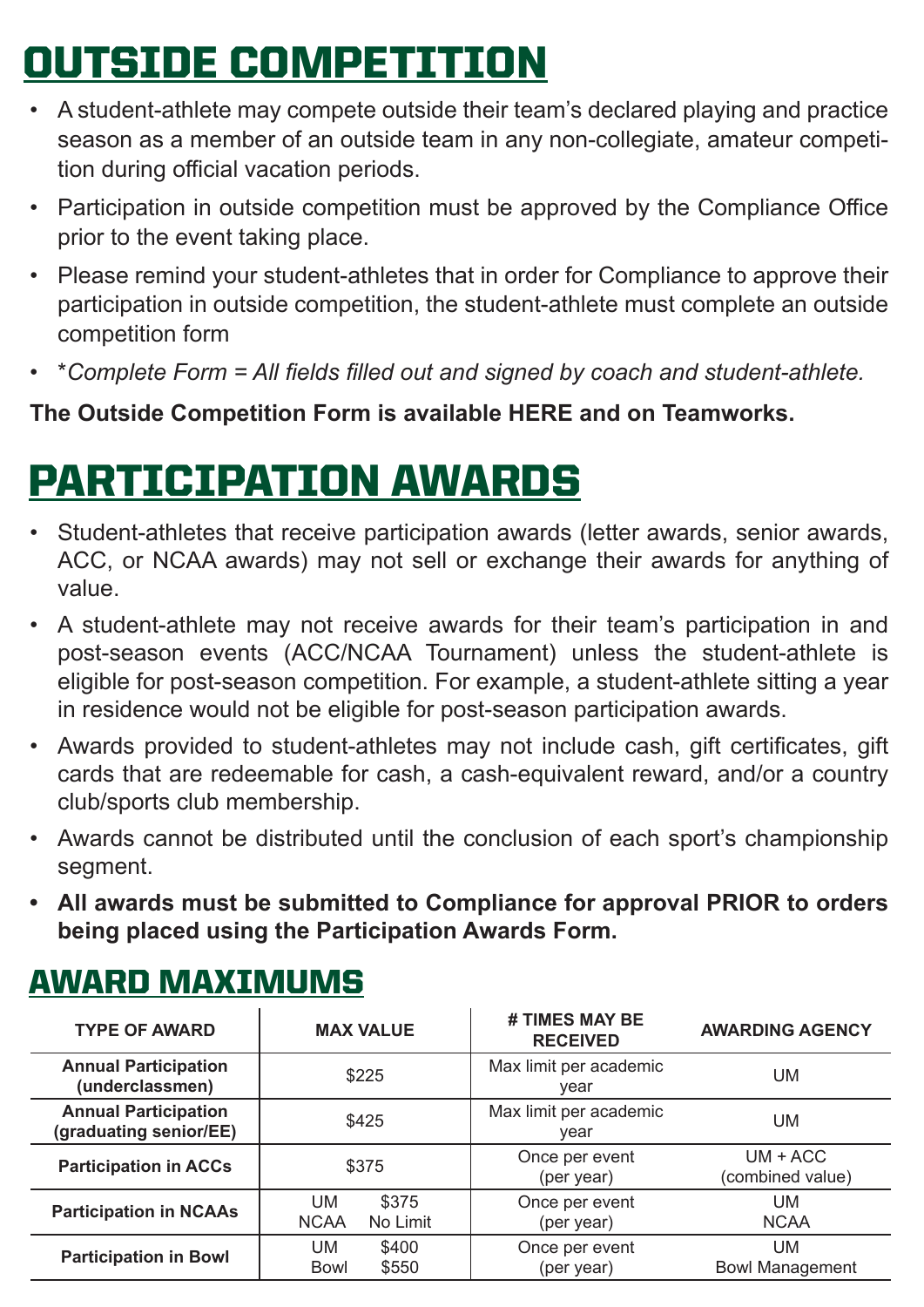# WINTER VACATION PERI

November 30 - December 4: Final Exams December 5 - January 24: Winter Break

#### **Per Diem Allowances**

Over the winter vacation period, teams are able to provide per diem OR a meal to student-athletes, but not both and only during the period of time the student-athlete is required to remind on-campus for in-season activities.

*Housing per diem may not be provided to student-athletes living at home.*

#### **Countable Athletically Related Activities**

#### **In-Season Sports**

Daily & weekly CARA hour limits cease once the final exam period ends (12/4), however, student-athletes must still be provided one day off per week during the winter vacation period (Bylaw 17.1.7.7.5).

#### **Out-of-Season Sports**

For teams outside the declared playing season, CARA is prohibited during winter break (Bylaw 17.1.7.2.1). RARA is permissible during this time, provided student-athletes are given two weekly required days off (Bylaw 17.1.7.7).

• Out-of-season sports may participate in voluntary athletic activities conducted by a strength & conditioning coach who is not also a countable coach.

*Subject to University and Athletic Department COVID restrictions.*

#### *Remember, for an activity to be VOLUNTARY, the following must be true:*



The student-athlete initiates and requests the workout;



Attendance is optional and attendance / performance may not be reported back to coaches;

No reward for participation or punishment for non-participation is given; and

Coaches and sport-specific staff may not observe (any athletic department staff member (manager/trainer) who is permitted to observe, may not report back).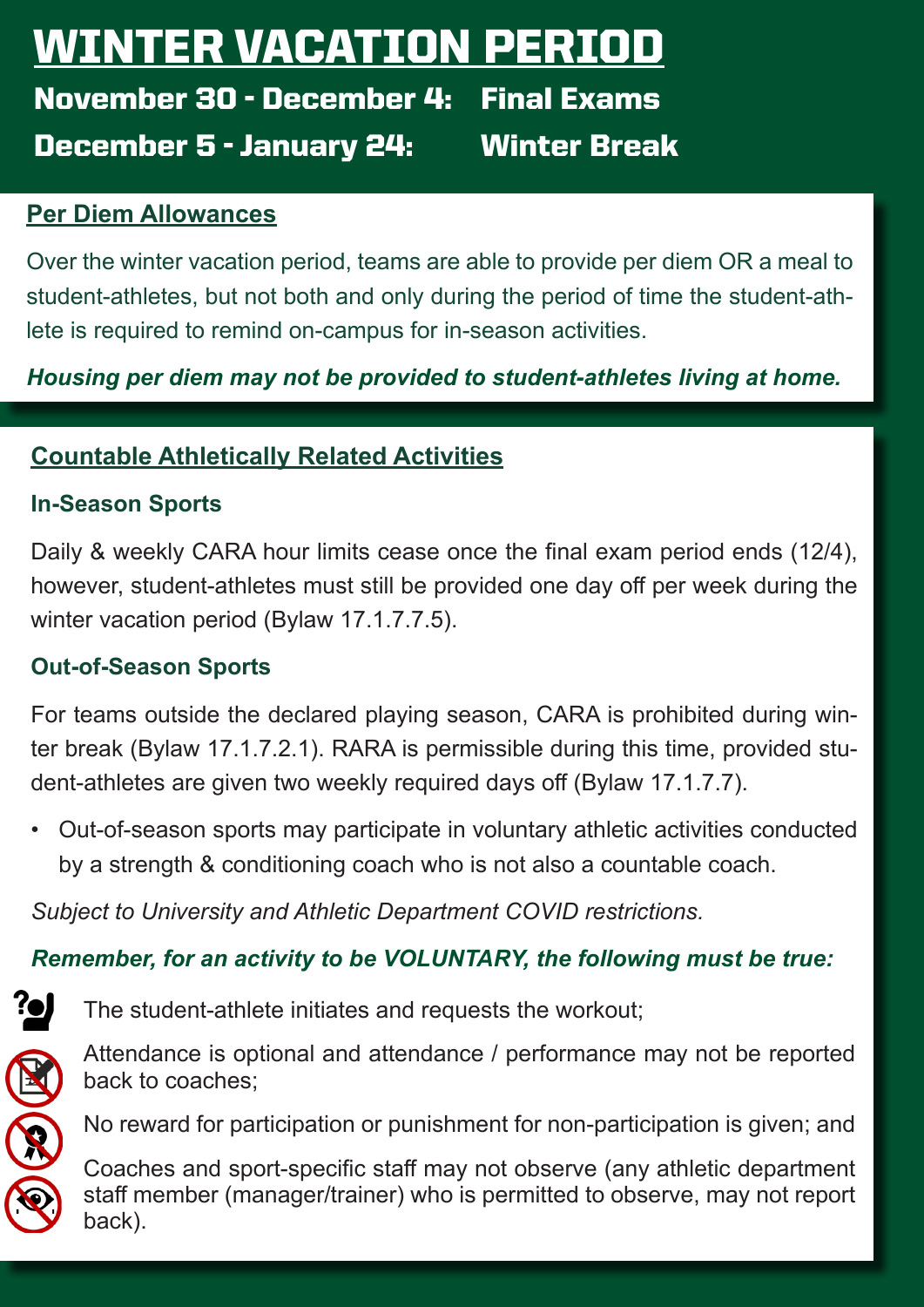#### **Other Winter Vacation Period Exceptions (Out-of-Season Sports)**

#### **Individual Sport Exception**

- During the winter vacation period, allows for workouts with coach at the request of the student-athlete.
- Coaches may conduct these workouts.
- Student-athlete's must complete and turn into Compliance a completed Winter Voluntary Workout Form prior to workouts taking place. **Form is availabl[e HERE](https://storage.googleapis.com/hurricanesports-com/2020/12/8731af4b-winter-voluntary-workouts-individual-sports.pdf).**

**17.24.6.2 Vacation Period and Summer-Workout Sessions.** A coach may participate in individual-workout sessions with student-athletes from the coach's team during any institutional vacation period and/or summer, provided the request for such assistance is initiated by the student-athlete.

#### **Safety Exception (Track & Field, Swim/Dive, and Rowing ONLY)**

- Coaches may be present during voluntary workouts for safety purposes when student-athletes (multiple athletes okay) are using rowing equipment, in the pool, or engaging in field events, jumping, and hurdles.
- Coaches may not conduct these workouts.

**17.22.7 Safety Exception.** A coach may be present during voluntary individual workouts in the institution's regular practice facility (without the workouts being considered as countable athletically related activities) when the student-athlete is engaged in swimming and diving. The coach may provide safety or skill instruction but may not conduct the individual's workouts.

**17.17.7 Safety Exception.** A coach may be present during voluntary individual workouts in the institution's regular practice facility (without the workouts being considered as countable athletically related activities) when the student-athlete uses rowing equipment. The coach may provide safety or skill instruction but may not conduct the individual's workouts.

**17.24.7 Safety Exception.** A coach may be present during voluntary individual workouts in the institution's regular practice facility (without the workouts being considered as countable athletically related activities) when the student-athlete is engaged in field events, jumping hurdles or the jumping element of the steeplechase. The coach may provide safety or skill instruction but may not conduct the individual's workouts.

**All known violations are required to be submitted to Craig Anderson or Blake James.** 

**If you are aware of a violation, recruiting or otherwise, please make sure that one of these two individuals is informed.** 

# REPORTING TIP OF THE MONTH

# VIOLATIONS **Elite Student-Athlete Exception**

A student-athlete who has been designated by the U.S. Olympic and Paralympic Committee and the sport-affiliated national governing body (or the international equivalent) as an elite athlete may participate in an individual workout session conducted by a coaching staff member without such activity being considered a countable athletically related activity, provided the workout is initiated by the student-athlete and he or she does not miss class.